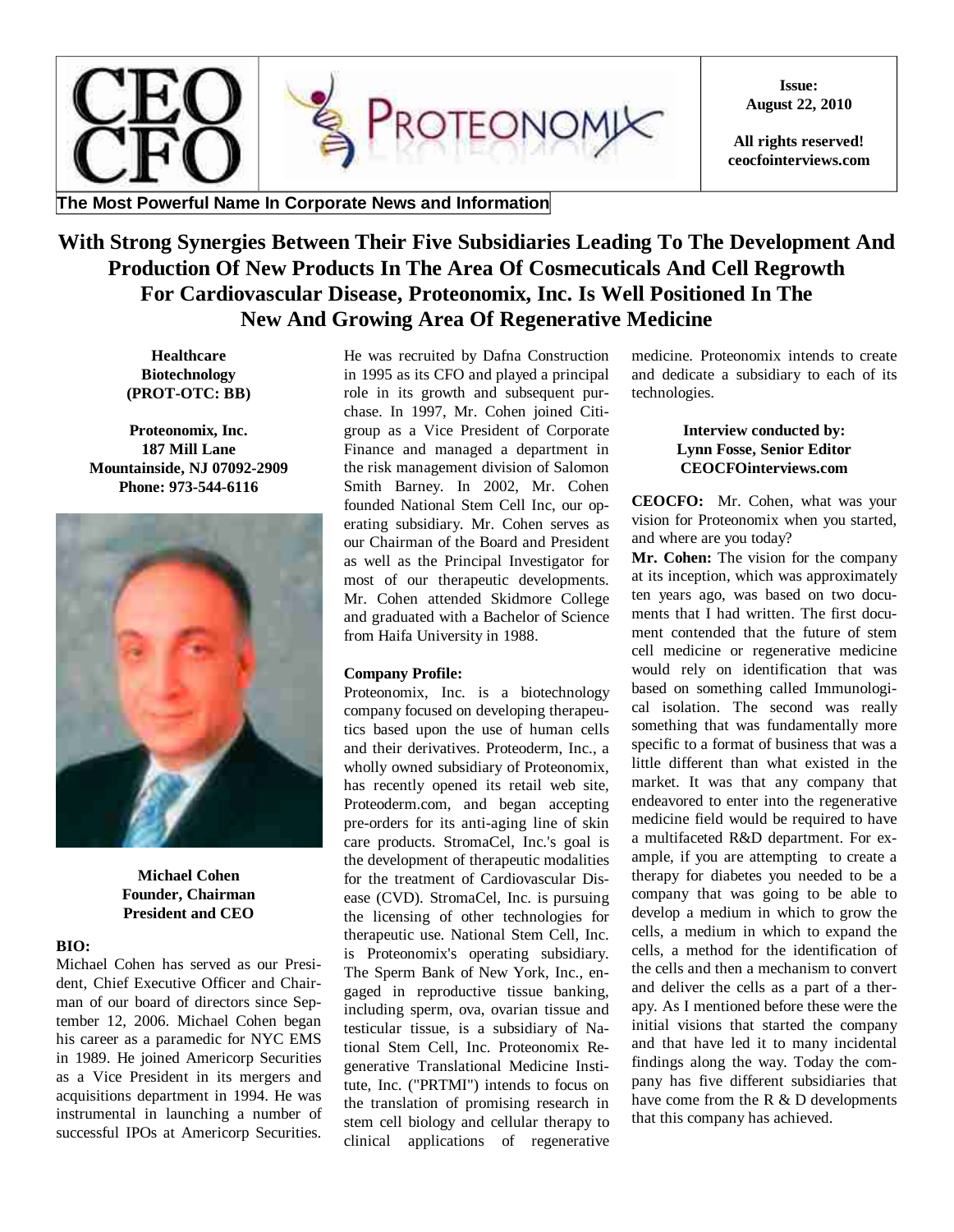**CEOCFO:** From a business perspective, why have separate companies and not just groups within your organization?

**Mr. Cohen:** From a business perspective, it made absolute sense to separate some of our intellectual properties into five different subsidiaries. To begin understanding why we have done that separation, you have to understand that each of these individual products is not within the same field. For example, we have a product that is in the cosmeceutical field, which was an incidental finding from the work that we were conducting in cardiac therapy as well as diabetes R & D. However, it is not related from a business perspective and from a management perspective to cardiac therapy or diabetes research or any of the other business modalities that the company maintains. So

as a corporate entity we made a decision that we were going to separate the businesses and the intellectual properties into subsidiaries where each one will be managed by a group of individuals that had the background in that particular field of the entity the managed. For example, Proteoderm, Inc. was created to really be the flagship for our cosmeceutical intellectual property, and it is managed by a team of individuals who come from that field. These are dermatologists, managers, and businessmen who have been involved in the cosmetics in-

dustry for many years. This format allows us to create subsidiaries that are very focused on their business.

**CEOCFO:** Would you tell us about your subsidiaries?

**Mr. Cohen:** We have several subsidiaries. Proteoderm, is our Cosmesutical division and has developed our first product to come to market Proteoderm NC 138. The product is unique because of the nature of its action on facial tissue StromaCel, Inc., is our newest subsidiary and focuses on cardiac therapy and is where StromaCel NC is being developed. StromaCel NC is a unique product that is based on technology that we have developed to assist in the regeneration of damaged myocardial tissue post MI. StromaCel NC is unique because 1) it has the potential to reduce myocardial inflammation 2) increase angiogenesis at the site of the MI 3) repair of damaged myocardial tissue. StromaCel NC is our first therapy and we hope to bring it to market as quickly as possible through formal FDA trials, as well as other business modalities that we have designed. Our other subsidiaries include SBNY (Sperm Bank of New York, Inc.), which is a tissue bank that is involved in the cryo-preservation of sperm, eggs and other tissues as well as in IVF (in vitro fertilization) procedures in the United States. SBNY is a revenue generating business we purchased SBNY in 2005 and have been developing it very slowly. From what we have learned at our laboratories and based on what we believe will be the future of cellular therapy we have created the PRTMI (the pro-

**I believe that most investors should be aware of the synergy that exists between our subsidiaries. For example, our R&D in our subsidiary National Stem Cell Inc., utilized material from our other subsidiary SBNY to develop products for our Proteoderm subsidiary. What we would like to express to potential investors is the fact that when you invest in Proteonomix you really invest in several companies that are leading the way into the age of cellular medicine. When you invest in Proteonomix, you invest in a synergistic business model that reduces the cost of development and increases revenue.**

 **- Michael Cohen**

teonomix regenerative translational medicine institute). The PRTMI has developed a mobile cellular laboratory. This particular business focuses on what we believe will be the future of cellular therapy. Cellular therapy differentiates itself from what we know as Pharmacological therapy. Pharmacology requires a single manufacturing plant to produce its drugs Cellular therapy, requires multiple sites in order to produce cellular products more efficiently but also more homogenous with the local population in which the facility services. For example, when we manufacture cells that we are going to use to treat patients in the Asian continent, we would like to produce a cellular product that will be closely matched to the Asian population. A PRTMI laboratory is a CGMP facility that manufactures cellular products under specified SOP and

QAQC. SOPs refers to standard operating procedures and QAQC refers to Quality Assurance and Quality Control. We intend to build multiple facilities based on our current model throughout the globe. Once these facilities are operating, we intend to use them to produce multiple cellular products. Further, we intend to utilize these facilities to assist in our future clinical trials

**CEOCFO:** You have some moneymaking projects; what is the financial picture of Proteonomix today?

**Mr. Cohen:** The company has been in the red for several years because it was developing new innovative products. However, unlike other small research and development companies that are cashhungry and tend to burn up cash. Our

> business model relied on internal growth and thus did not burn cash at a very rapid rate. We have reached a plateau in our development where we are looking forward for substantial revenue in the near future. Our Proteoderm division is projected to launch its first product this year. The product will launch in the United States first and then expended to the global market .We have already began to accept preorders online. StromaCel is seeking approval for its lead product globally. Further, the company has forayed into Medical Tour-

ism in order to begin generating revenue. We anticipate that our cash flow will improve dramatically in the next year based on these two subsidiaries. In the long term, we anticipate that both these products as well as other products that we intend to bring to market as early as 2011, will grow our cash flow.

**CEOCFO:** So things are getting exciting for you!

**Mr. Cohen:** We believe that this is the tip of the iceberg if you will. We have been working for this particular moment for about ten years and our team is very excited..

**CEOCFO:** You recently became a bulletin board company; how has that changed things for you?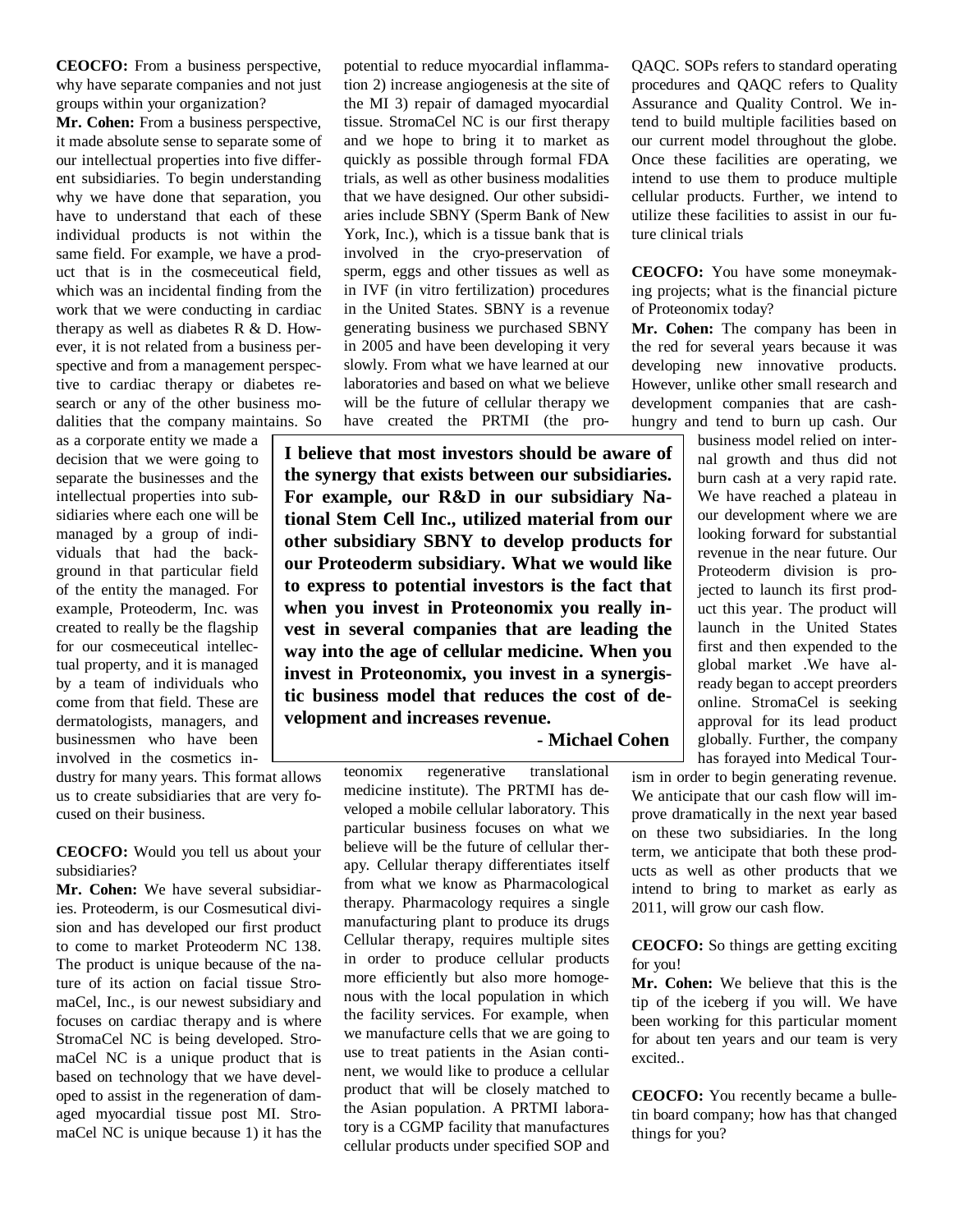**Mr. Cohen:** It has been a very long and difficult process to get to this point. For many years did not look at the stock market as a major mechanism for finance. However, we are entering a new age where the growth of the company depends on its valuation and obviously on its ability to increase its disclosed information to the rest of the market. Therefore, by being a public company, we felt that moving to the Bulletin Board would be one mechanism in which we can validate ourselves to funds and banks and investors. The bulletin Board is an essential step in the ability of the company to reach other markets. (For example the Nasdaq).

**CEOCFO:** What would you tell potential investors about the company and what might they not understand that they really should?

**Mr. Cohen:** I think there is a general misconception of what this company is about, the misconception arises from the multiple businesses that company owns. I believe that most investors should be aware of the synergy that exists between our subsidiaries. For example, our R&D in our subsidiary National Stem Cell Inc., utilized material from our other subsidiary SBNY to develop products for our Proteoderm subsidiary. What we would like to express to potential investors is the fact that when you invest in Proteonomix you really invest in several companies that are leading the way into the age of cellular medicine. When you invest in Proteonomix, you invest in a synergistic business model that reduces the cost of development and increases revenue.

**CEOCFO:** Regenerative medicine is something people are looking at a lot, but there are also many people that still are concerned about stem cells and don't understand. What do you say to people that are a little leery?

**Mr. Cohen:** The fear that makes someone leery of regenerative medicine is based on the notion of cloning and the destruction of life. Regenerative medicine utilizing stem cells is the first step toward the future of medicine In the early part of this decade Regenerative medicine was thought as a mechanism to recreate or rebuild tissue utilizing stem cells. The initial discoveries were based on embryonic stem cells, which demonstrated that a single cell can be replicated into every other cell in the body. Later studies demonstrated that other cells that are derived from a non-embryonic source might have the ability to do the same. The true future of regenerative medicine is yet to be demonstrated; it lies in something called the Proteome. The Proteome is the makeup of our genes. It is where we derive our name and where our future research is heading. Gene therapy is the future of regenerative medicine. Gene therapy will be able to correct malfunctioning genes that are responsible for many diseases internally. A recent publication of the Wall Street Journal, has begun to demonstrate the ability of this science. The future of regenerative medicine does not rely only on embryonic stem cells but rather on the corrections of our genes.

**CEOCFO:** Final thoughts, what should potential investors remember most about Proteonomix?

**Mr. Cohen:** Regenerative medicine and the potential of regenerative medicine really lies in the companies that have the foresight to develop technology and business model that will succeed in the new era of medicine. Proteonomix was developed specifically from that perspective. Potential investors should understand that our goal is to develop therapies that may be used in short term as well as long term solutions to diseases. We have achieved our initial goals by bringing to market our first products in a long pipeline of product. Further investors should understand that an investment in Proteonomix is and investment in a business model that has several companies in its portfolio.